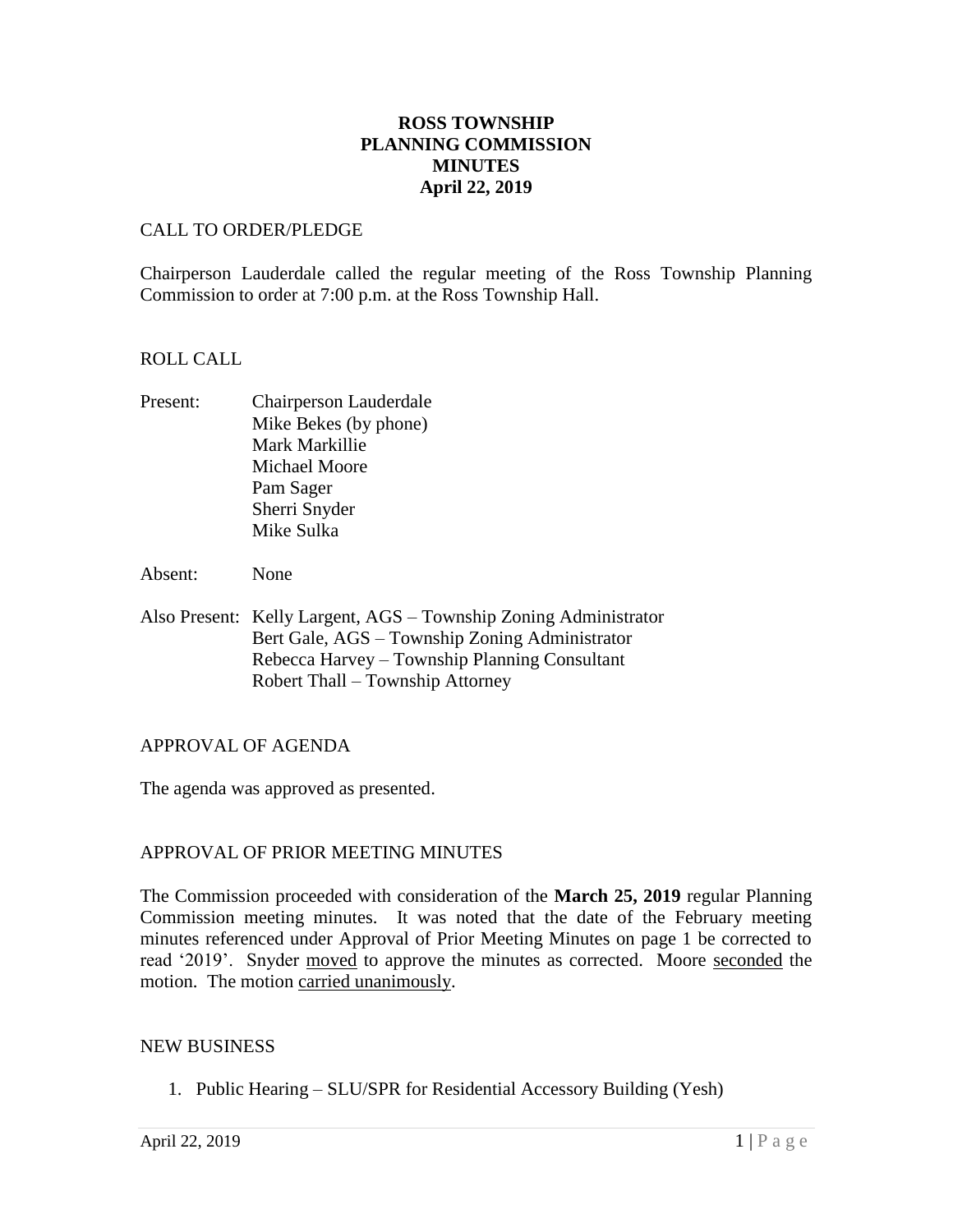The next matter to come before the Planning Commission was consideration of the request by Gordon and Kathy Yesh for special land use permit/site plan review for the proposed construction of a 32 ft x 42 ft (1344 sq ft) residential accessory building that fails to meet the rear yard lot coverage requirements. The subject property is located at 8926 North 40<sup>th</sup> Street and is within the R-R District.

Chairperson Lauderdale opened the public hearing.

Gale provided an overview of the request, noting the following:

- The proposed accessory building will be located entirely within the side yard and will comply with all applicable setback requirements.
- The proposed 1344 sq ft accessory building will result in lot coverage that is 10.6% of the rear yard area.
- The proposed accessory building will exceed the 5% rear yard lot coverage standard.
- Pursuant to Section 18.4 D., the proposed accessory building is subject to the special land use permit process.

Gordon Yesh was present on behalf of the application. He explained that the existing garage is too small for two vehicles and that the new accessory building is proposed for both vehicle and residential storage. He noted that the shape of the property and the location of the house have created a small rear yard, which has established a very small lot coverage standard for the ample-sized side yard where the building is proposed to be located.

No further public comment was offered on the matter and the public comment portion of the public hearing was closed.

The Commission proceeded with a review of the application pursuant to Section 18.4 D. – residential accessory buildings/structures. It was noted that the proposed building will meet applicable setback, height and locational requirements but will exceed the rear yard lot coverage standard. The following was also noted:

- the proposed accessory building is allowable as a special land use;
- the proposed accessory building addition is located in excess of 5 ft from all lot lines;
- the proposed accessory building is proposed for accessory residential use;
- a variance is not requested/required for the proposed accessory building; and,
- adequate application material has been presented to allow for site plan review pursuant to Article 21.

In consideration of the Special Land Use Criteria set forth in Section 19.3, the Commission concluded the following: the proposed use of the property will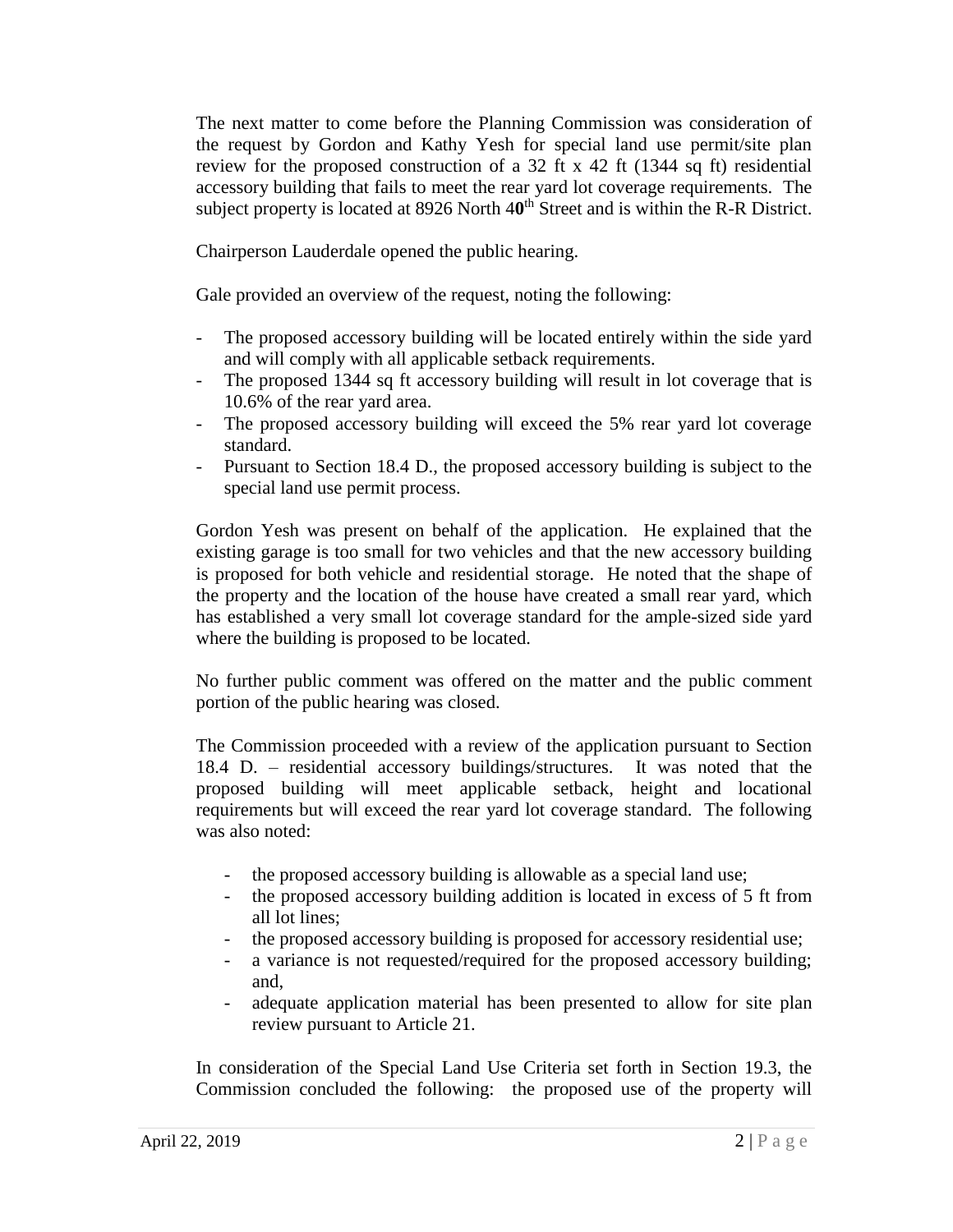continue to be residential; no modification to the existing driveway location or reduction in off-street parking is proposed; construction will require minimal site disturbance thereby having limited impact on the natural environment or existing storm water drainage patterns; the proposed accessory building will be in character with the existing house and the general neighborhood and will not adversely affect public services or facilities serving the area; the proposed accessory building complies with all applicable setback, height and locational requirements and will not be detrimental to adjacent properties or the public health, safety or general welfare of the general neighborhood given its proposed use, size and location; and, the proposal meets the standards of Section 18.4D.

It was noted that the site plan presented was acceptable (per Section 21.4) and that the proposal meets the Site Plan Review Criteria set forth in Section 21.6 B.

It was reiterated that the above findings were based on the application documents presented and the representations made by the applicant at the meeting.

Chairperson Lauderdale then moved to grant Special Land Use Permit/Site Plan Approval for the proposed accessory building on the subject site based upon the review findings of Section 18.4 D. – residential accessory buildings/structures, Section 19.3 – Special Land Use Criteria, and Section 21.6 – Site Plan Review Criteria, noting that the site plan presented is acceptable, with the information required by Section 21.4 A., B., C., I., N. and O. waived per Section 21.4 T. Sulka seconded the motion. The motion carried unanimously.

2. Public Hearing – SLU/SPR for Residential Accessory Building (Gordon)

The next matter to come before the Planning Commission was consideration of the request by James D. Gordon for special land use permit/site plan review for the proposed construction of a residential accessory building on a vacant lot that fails to meet the rear yard lot coverage requirements. The subject property is located at 2198 Midlake Drive and is within the R-1 District.

Chairperson Lauderdale opened the public hearing.

Gale provided an overview of the request, noting the following:

- The existing 960 sq ft house on the subject site is proposed to be demolished.
- A 1143 sq ft accessory building is proposed to be situated on the vacant lot, partially using the foundation of the demolished house.
- The subject site is small; the existing house currently exceeds the 20% maximum lot coverage standard applicable to principal buildings. (31.4% lot coverage exists)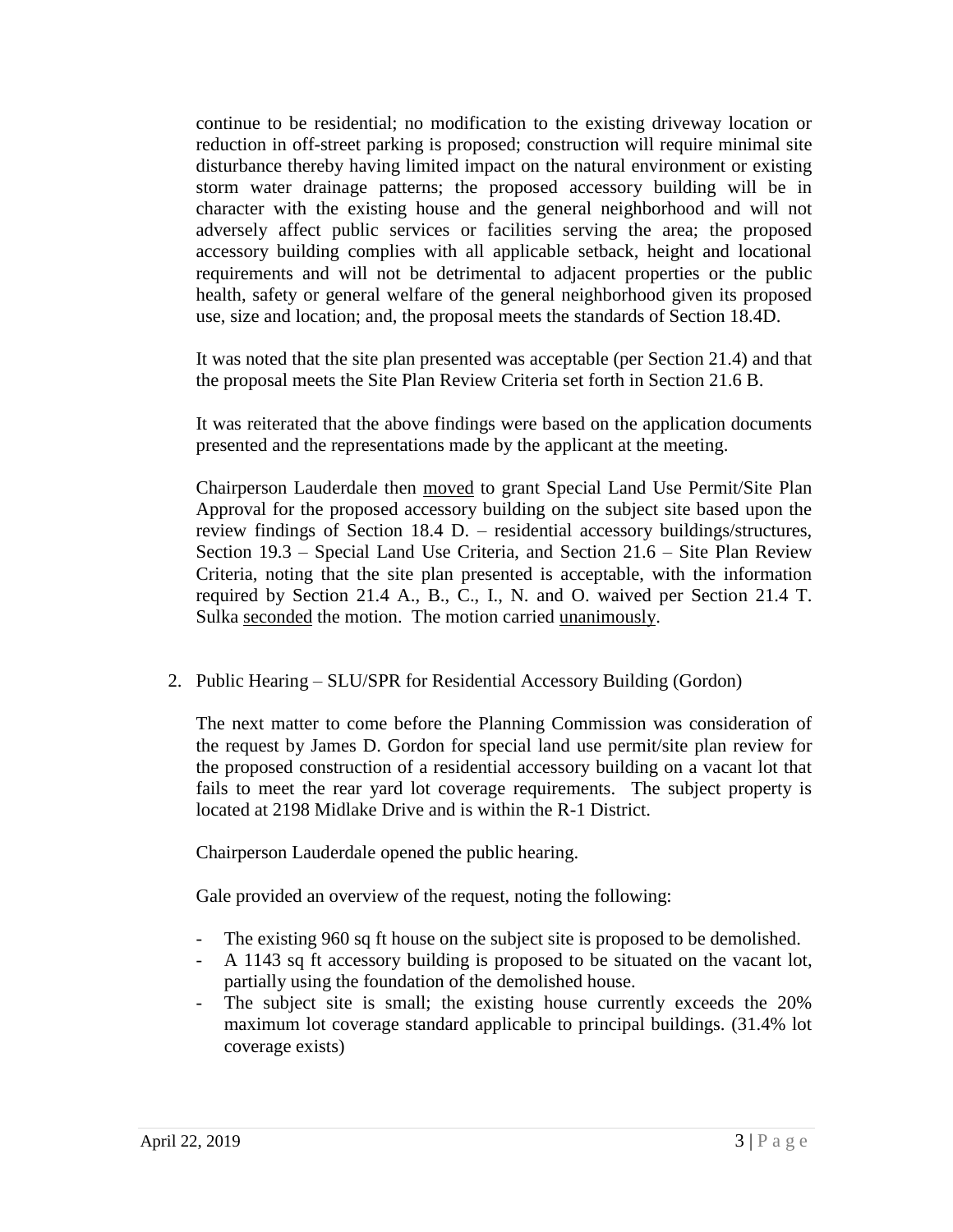- The proposed accessory building will exceed the 10% maximum rear yard lot coverage standard applicable to accessory buildings. (43.7% rear yard lot coverage proposed)
- The property is provided frontage on Midlake Drive; vacant property is adjacent to the rear property line.
- The proposed accessory building will comply with all applicable setback and building height requirements.
- Pursuant to Section 18.4 D., the proposed accessory building is subject to the special land use permit process.

Gordon Lucas, project contractor, was present on behalf of the application. He explained that the proposed accessory building will serve the residence located opposite the site (2172 Midlake Drive), noting that 2172 Midlake Drive is not currently provided a garage. Lucas stated that the accessory building is proposed for vehicle and residential storage. He also corrected that the existing house is actually greater in area than 960 sq ft if the deck is included, indicating that the proposed accessory building will have a smaller footprint than the existing house. Lucas opined that the proposed use of the site for an accessory building will differ little in impact from its existing use as a home site.

In response to questions, Lucas advised that the 'laundry/bath/bonus room' noted on the floor plan will only be roughed-in. Future use will be subject to Township approval. He confirmed that the well and septic that currently serve the house will also serve the proposed accessory building.

Lengthy Planning Commission discussion ensued regarding the ownership and arrangement of surrounding properties; the distinction between a 'principal building' and an 'accessory building'; a 'guest house' vs. the proposed inclusion of a laundry/bath/bonus room in the accessory building; and, the relationship of the subject site and proposed accessory building to the principal building site.

Mary Carol Wilkins, a neighboring property owner, questioned how the Zoning Ordinance addressed accessory use of vacant property.

Chairperson Lauderdale then referenced a letter received by Jim Miles expressing opposition to the requested approval.

No further public comment was offered on the matter and the public comment portion of the public hearing was closed.

The Commission proceeded with a review of the application pursuant to Section 18.4 D. – residential accessory buildings/structures. It was noted that the proposed building will meet applicable setback and height requirements but will exceed the rear yard lot coverage standard and fail to comply with locational requirements (vacant lot). The following was also noted: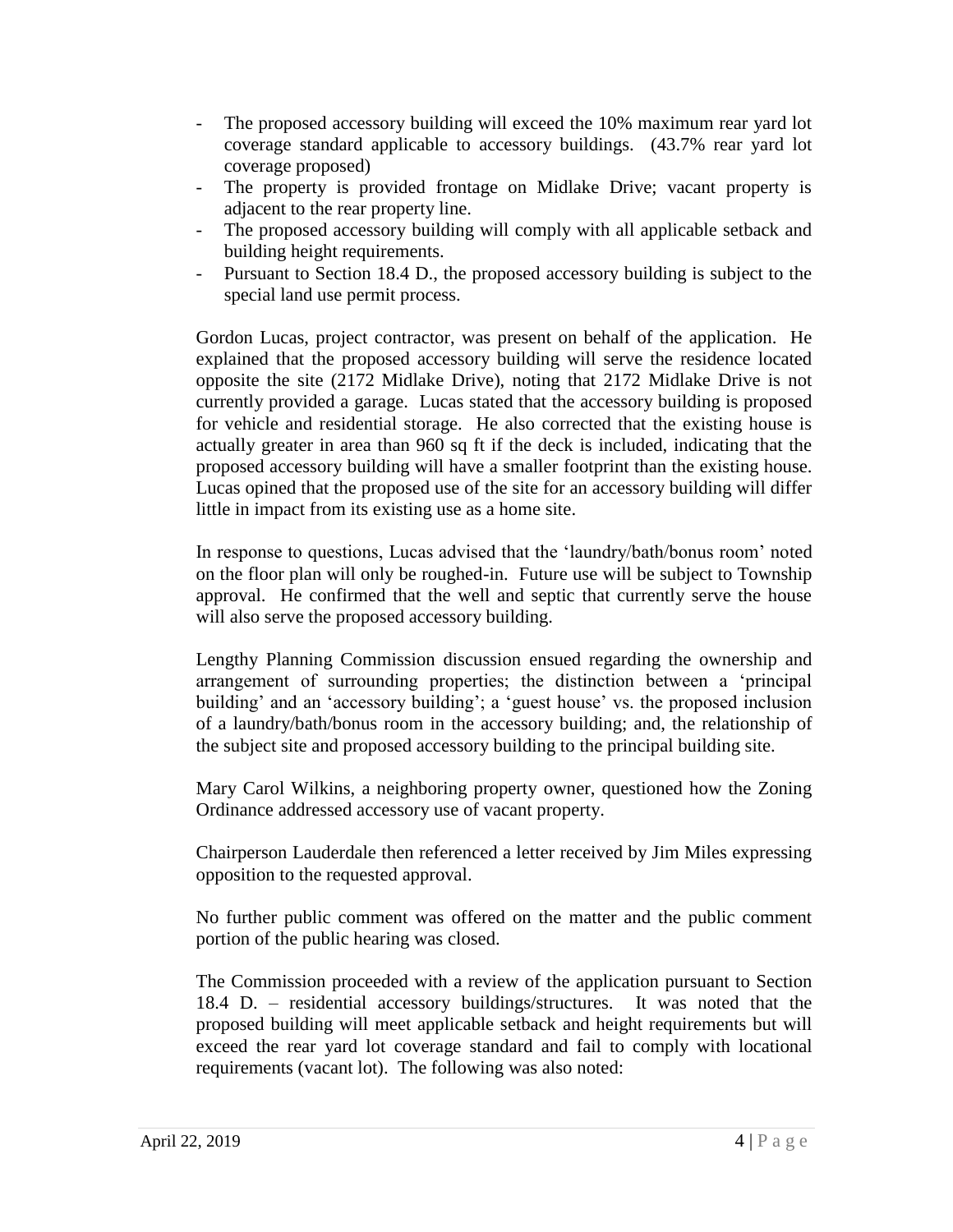- the proposed accessory building is allowable as a special land use;
- the proposed accessory building addition is located in excess of 5 ft from all lot lines;
- the proposed accessory building is proposed for accessory residential use;
- a variance is not requested/required for the proposed accessory building; and,
- adequate application material has been presented to allow for site plan review pursuant to Article 21.

In consideration of the Special Land Use Criteria set forth in Section 19.3, the Commission concluded the following: the proposed use of the property will continue to be residential; the proposal will allow for increased on-site parking in an area where the road is narrow; construction will require minimal site disturbance or change existing land cover thereby having limited impact on the natural environment or existing storm water drainage patterns; buildings in the area are largely nonconforming while the proposed accessory building will comply with applicable setback and height requirements and be smaller in size; the proposed accessory building will be in character with the general neighborhood and will not adversely affect public services or facilities serving the area; the proposed accessory building will be served by existing facilities and will not be detrimental to adjacent properties or the public health, safety or general welfare of the general neighborhood; and, the proposal meets the standards of Section 18.4D.

It was noted that the site plan presented was acceptable (per Section 21.4) and that the proposal meets the Site Plan Review Criteria set forth in Section 21.6 B.

It was reiterated that the above findings were based on the application documents presented and the representations made by the applicant at the meeting.

Moore referenced current congestion levels in the area and expressed concern with such a large deviation from the lot coverage requirement. Markillie agreed, noting an acceptance of the previous overage in lot coverage as an acceptable benchmark but an objection to an increase in building mass in such a close and congested area.

Bekes offered that the proposed use of the property as accessory is less intensive than the previous use and that the proposed building will be provided increased setbacks and an improved off-street parking arrangement . . which would not seem to increase congestion in the area.

Chairperson Lauderdale then moved to grant Special Land Use Permit/Site Plan Approval for the proposed accessory building on the subject site based upon the review findings of Section 18.4 D. – residential accessory buildings/structures, Section 19.3 – Special Land Use Criteria, and Section 21.6 – Site Plan Review Criteria, noting that the site plan presented is acceptable, with the information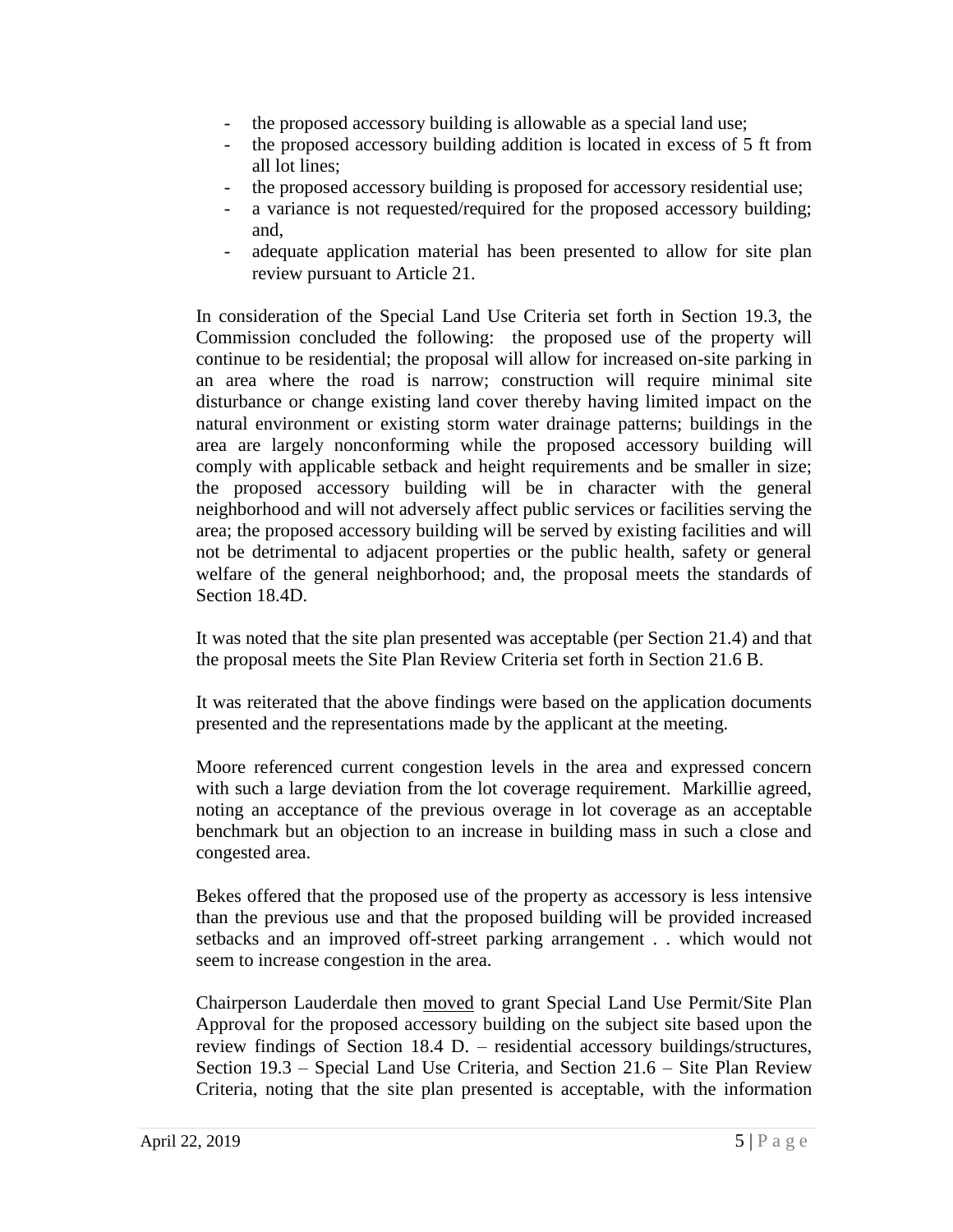required by Section 21.4 A., B. and N. waived per Section 21.4 T., and subject to the following conditions:

- 1. The proposed accessory building is recognized as serving the principal building (residence) located at 2172 Midlake Drive.
- 2. The proposed accessory building is approved only for residential storage.
- 3. Kalamazoo County Health Department approval of the well and septic systems proposed to serve the accessory building.

Snyder seconded the motion. The motion carried  $6 - 1$ , with Moore dissenting.

3. Public Hearing – Zoning Ordinance Amendments

Section 2.2 – Definition of Terms

- *Yard, Front-Rear-Side*
- *Yard Diagram*

Article 15 – Schedule of Lot, Yard and Area Requirements

- *Add Footnote #14 – minimum rear yard for principal buildings*
- *Add Footnote #14 – minimum rear yard for accessory buildings*
- *Add Footnote #15 – rear yard lot coverage for accessory buildings*

Section 18.4E. – Accessory Uses and Accessory Buildings/Structures

Chairperson Lauderdale opened the public hearing. He gave an overview of the proposed amendments, noting that the Planning Commission had had extensive discussions on the draft text in previous meetings.

No public comment was offered on the proposed amendments and the public comment portion of the public hearing was closed.

Snyder moved to recommend approval by the Township Board of the proposed amendments to the Ross Township Zoning Ordinance as set forth in the April 22, 2019 Public Hearing Notice. Bekes seconded the motion. The motion carried unanimously.

4. Public Hearing – Zoning Ordinance Amendment

Section 16.1 B. – Limitations on All Land and Structures

- *Allow more than 1 principal use/parcel, except SF and 2F dwellings*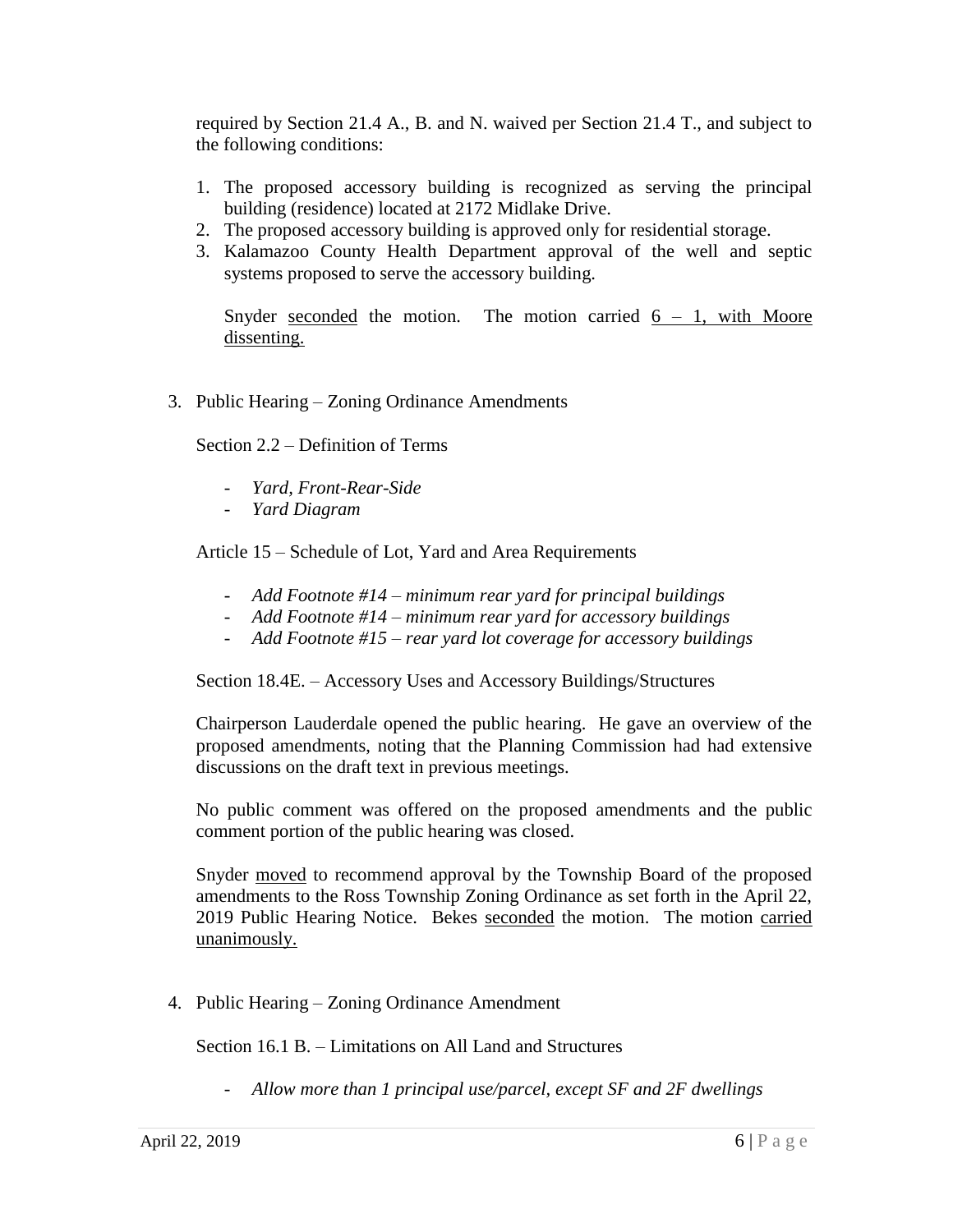Chairperson Lauderdale opened the public hearing. He gave an overview of the proposed amendment, noting that the Planning Commission had had extensive discussions on the draft text in previous meetings. In response to questions, he confirmed that the proposed amendment does not change the number of dwelling units allowed per parcel.

No public comment was offered on the proposed amendment and the public comment portion of the public hearing was closed.

Bekes moved to recommend approval by the Township Board of the proposed amendment to the Ross Township Zoning Ordinance as set forth in the April 22, 2019 Public Hearing Notice. Snyder seconded the motion. The motion carried unanimously.

## UNFINISHED BUSINESS

1. 2018-2019 Planning Commission Annual Report

Chairperson Lauderdale stated that the Annual Report had been reviewed at the March meeting. In response to questions, Attorney Thall noted (in reference to Item #7) that there likely will not be a MI Model Sign Ordinance in the near future and that it would be appropriate that the draft sign ordinance initially prepared by Harvey instead be moved forward for review.

Sulka then moved to accept the 2018-2019 Planning Commission Annual Report, with the noted revision to Item #7. Bekes seconded the motion. The motion carried unanimously.

Sulka asked that the Report be available for the upcoming Joint Township Board/Planning Commission meeting.

2. ZO Text Amendments – Section 18.4 D./Section 19.3

Harvey presented draft text that would modify the submittal requirements for an accessory building requiring special land use permit (Section 18.4 D.) and amend the Special Land Use Criteria set forth in Section 19.3.

She stated that Section 18.4 D. 4. currently requires a special land use accessory building proposal to meet the site plan submittal requirements of Article 21. Harvey noted that these site plan content requirements are very detailed and largely intended to apply to principal development proposals. As such, it requires both the Zoning Administrator and Planning Commission to review and waive each requirement that doesn't apply to an accessory building proposal seeking a special land use permit.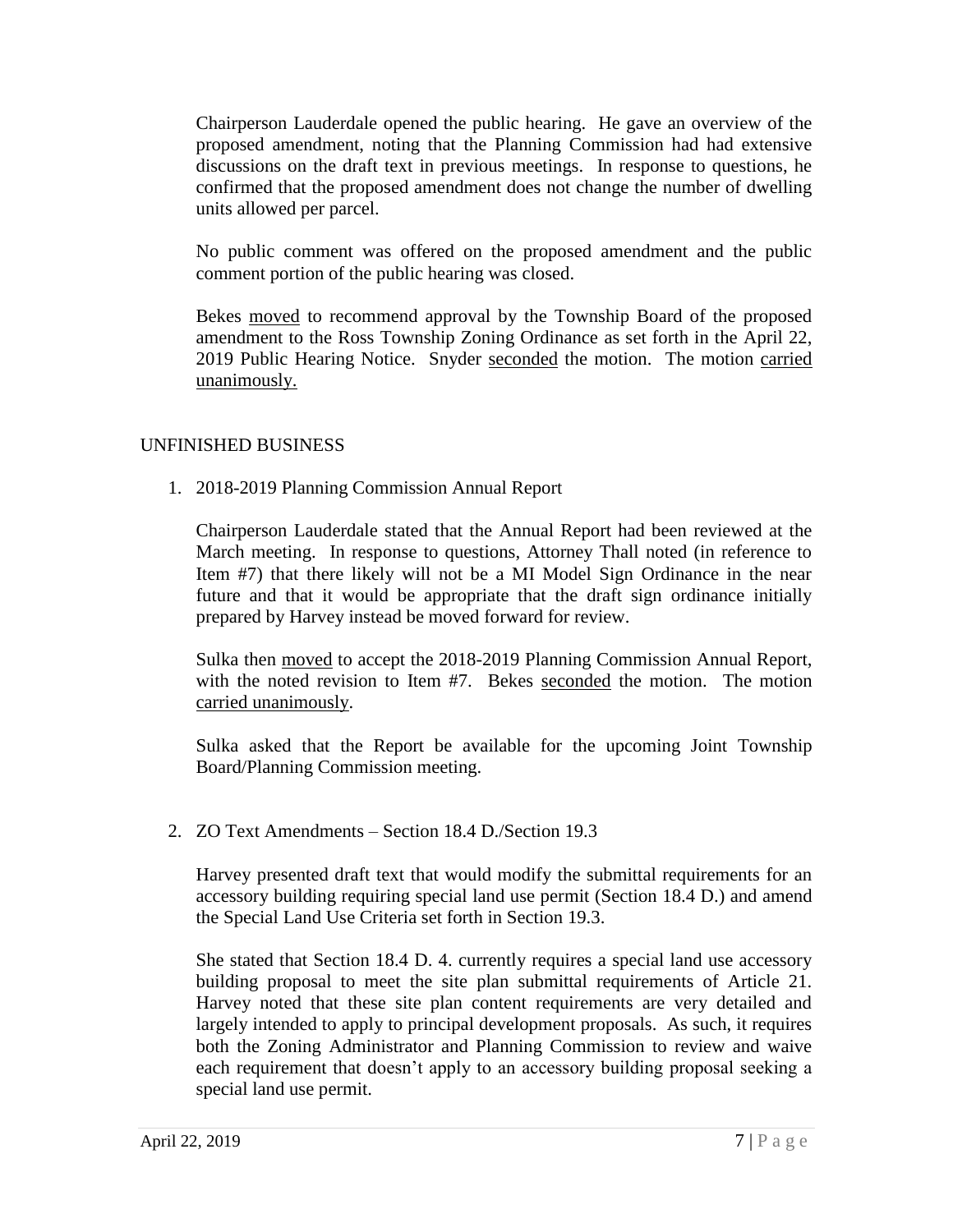Harvey referenced the draft text and noted that the proposed amendment to Section 18.4 D.4. removes the reference to the site plan submittal requirements of Article 21 and instead provides a list of required information specific to an accessory building proposal. She commented that the proposed amendment will provide better direction to applicants in the preparation of the site plan; reduce the time/effort by staff and the Planning Commission in determining the completeness of the site plan; and, improve the ability to obtain a site plan that includes the necessary data. Largent shared that AGS has been using a site plan content list similar to that proposed for codification to guide applicants in developing site plans that have the essential information. She agreed that the proposed amendment will remove the need for AGS and the Planning Commission to waive unnecessary site plan content requirements during each review.

Harvey then presented proposed amendments to Section 19.3 – Criteria for Decision designed to collapse and clarify the nine special land use standards. Attorney Thall agreed that modification of Section 19.3 was in order and would serve to streamline the special land use permit reviews.

Planning Commission discussion ensued regarding the proposed amendments and the special land use approach/process in general. It was agreed that the proposed amendments would give better direction to applicants in the preparation of a site plan and may improve understanding of the special land use approval process. It was noted that continued review of the draft text would be scheduled for the next Planning Commission meeting.

### REPORT FROM TOWNSHIP BOARD

Sulka gave a brief update on the matters under consideration by the Township Board, including the approval of improvements to the Park.

### REPORT FROM ZONING BOARD OF APPEALS

Chairperson Lauderdale noted that the Zoning Board of Appeals did not meet in April, 2019.

### PUBLIC COMMENT

No public comment was offered.